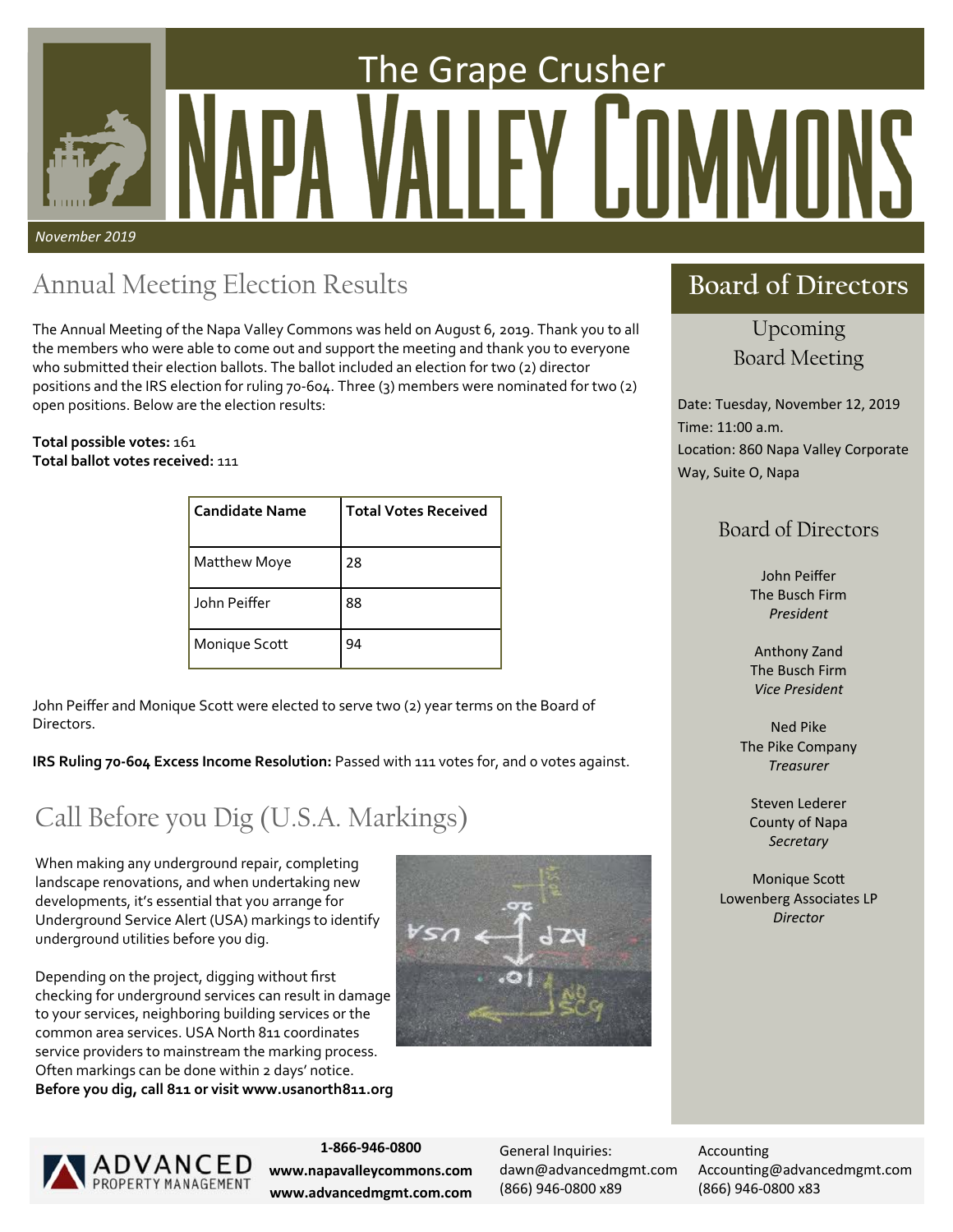## Projects Underway at Napa Valley Commons

## Informational Video Projects

As part of the ongoing efforts to create greater awareness of Napa Valley Commons, the Board of Directors followed the advice of the Chamber of Commerce and approved the production of two promotional videos that will be used for digital marketing. In collaboration with local filmmakers, 1700 Film, the Board is currently working on a video feature on the history and community connection of the Napa Valley Commons and an informational short on the public services available at Napa Valley Commons. The first complete video highlighting the Health and Human Services Agency at the County of Napa will be reviewed for Board approval at the November 12, 2019 Board meeting.

#### Website Update Project

The POA's website, napavalleycommons.com, has served the association well in providing key information about the property and its businesses, as well as providing a central point to access member accounts and documents. With ever‐changing and advancing technologies, our website has become somewhat dated in its features and usability. To stay up to date with accessibility requirements and trends in digital communication, the Board will consider proposals from local media companies for the redesign of the website. The goal is to recreate a simple but beautiful website that is user-friendly, responsive to multiple device types and provides great accessibility to all. The Board will review a first "draft" of the website development at the next Board meeting.





#### Crosswalks and Sidewalks

We're continuing to work toward the installation of five crosswalks and extending and connecting the existing sidewalks. Plans are complete for five crosswalks and phase one of the sidewalk improvements. The POA is actively in communication with contractors regarding these projects. These are very important projects for Napa Valley Commons as they directly impact pedestrian safety and ease of pedestrian movement. In addition to facilitating pedestrian movement for local businesses within the Commons, the sidewalks will ultimately allow pedestrian access to the Vista Point Park that features the iconic Grape Crusher Sculpture.



## Median Landscape Design

As previously reported, our trees in several median areas are approaching the end of their lifespan or showing signs of decay. After extensive research and analysis, a tree palette was updated with the collaboration of arborist Katie Krebs and design consultant firm WATG. Landscape architecture firm VanderToolen Associates has completed the construction documents for medians identified as currently needing replacement, and the City of Napa has wrapped up their initial review. The POA is now formalizing their RFP to begin the bidding process.



**1‐866‐946‐0800 www.napavalleycommons.com www.advancedmgmt.com.com** 

General Inquiries: dawn@advancedmgmt.com (866) 946‐0800 x89

**Accounting** Accounting@advancedmgmt.com (866) 946‐0800 x83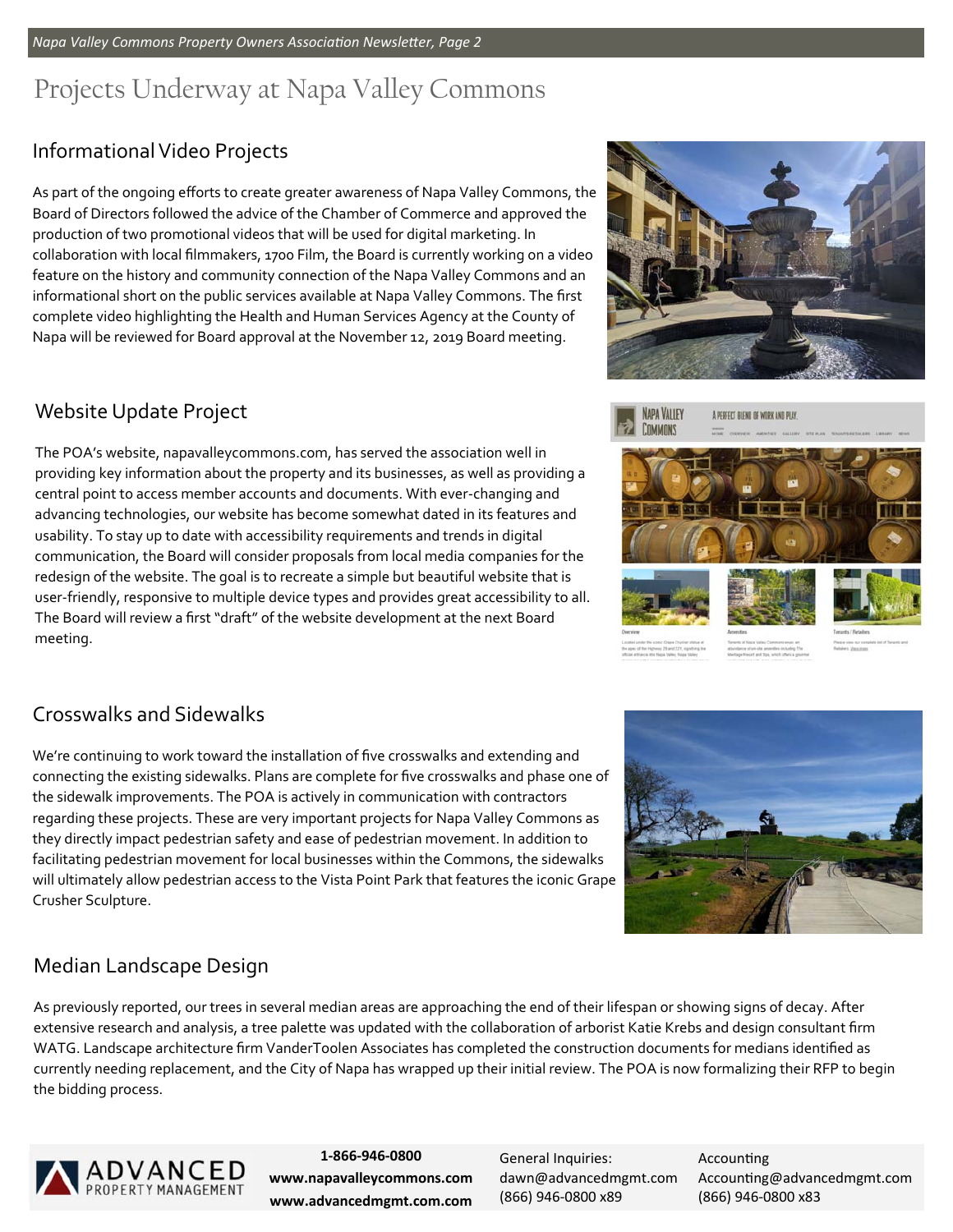## Connect + Collaborate + Engage

The Napa Chamber of Commerce's vision is clear; to "Connect, Collaborate, and Engage". Over the last year, we've worked with the Napa Chamber of Commerce to build greater awareness of the Napa Valley Commons within the business community. We've connected with businesses throughout the Valley and collaborated with businesses within the Commons to support Chamber events and bring attention and new clients to the Commons.

While we're actively engaging the local business community through various Chamber activities, we would like to do more to engage our businesses in Napa Valley Commons. This newsletter reaches owners and a select number of contacts at the businesses here, but it does not reach many of the employees and individuals that spend their days here. To effectively connect our businesses with one another and the local workforce with the exclusive deals, we would like the help of our readership in spreading this newsletter as well as other important communication from the Association to more of the businesses and people that come here each day.

#### **How can you help?**

- Share this newsletter with employees and coworkers.
- If you're unsure as to whether or not your company's HR Manager, Division Head or Key Manager is receiving this newsletter, send their contact info. to dawn@advancedmgmt.com so that we can be sure that they receive a copy of each newsletter.
- Contact dawn@advancedmgmt.com if you'd like to offer discounts through this newsletter on products and services to the Napa Valley Common's businesses and the local workforce. We'll share your promotions in an upcoming newsletter!

If you're able to help with any of these efforts, please email Chris Waage, our Assistant Property Manager at chris@advancedmgmt.com

## Upcoming Chamber Events

**November 21, 2019** – Business After Hours at Kitchen Collective is a bi-monthly reception held at alternating Chamber member local venues such as wineries, restaurants, and occasionally, places of business. Events typically range from 75‐120+ attendees, depending on location and time of year. Make new connections and strengthen existing ties with hundreds of local business people at the informal Business After Hours networking events.

**December 29, 2019** – Leads Over Lunch at The Blue Note is one of the most popular "connection" events the Chamber produces. The bi-monthly luncheon hosts up to 50 members at a local member restaurant. You'll hear a relevant member presentation and have an opportunity to give your own introduction. Please bring your business cards and collateral. Leads Over Lunch is open to members and non‐members.

**January 31, 2020** – 131st Annual Awards Luncheon at the Westin Versa Hotel is one of the biggest and best events of the year and an outstanding opportunity to connect with some of the most influential businesses in Napa Valley.

## **UPCOMING EVENTS**



The Village at Vista Colina has a full schedule of events happening each week, with a wealth of cooking courses and other great experiences. We will highlight a few of the regular and major events below, but you can check out other events and details at: villagenapavalley.com/events

**The Village Events at Vista Colina:** 

**Fridays** – Food Truck Fridays

**November 21** – Thanksgiving Celebration

**December 6** – Tree Lighting

**December 31** – New Years Eve Celebration

#### **Check out Vista Colina events at: https://villagenapavalley.com/ events/**

Would you like to publish events happening in the Commons in this newsletter? Contact Chris Waage, chris@advancedmgmt.com to share the details.



**1‐866‐946‐0800 www.napavalleycommons.com www.advancedmgmt.com.com** 

General Inquiries: dawn@advancedmgmt.com (866) 946‐0800 x89

**Accounting** Accounting@advancedmgmt.com (866) 946‐0800 x83